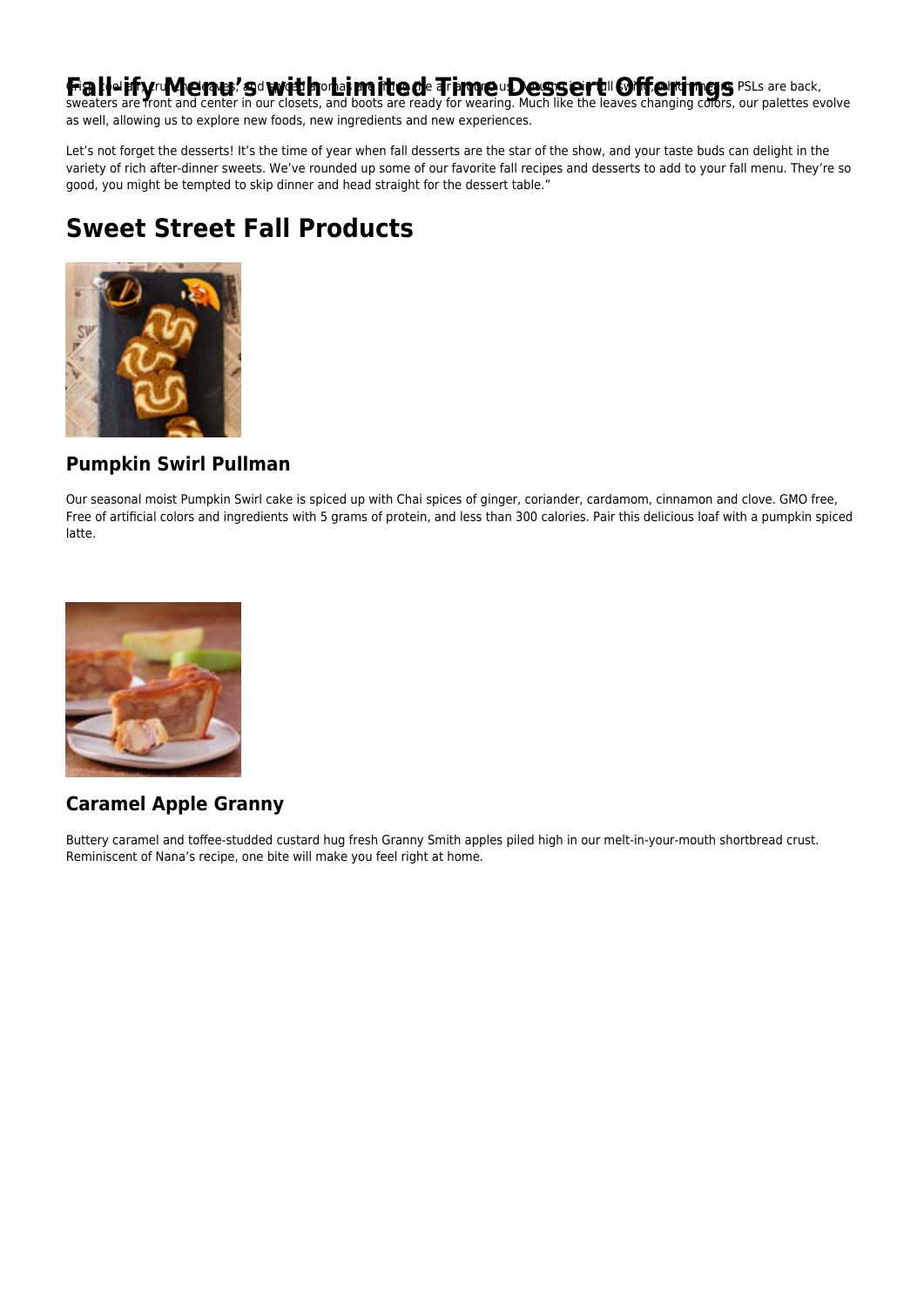

# **Salted Caramel Vanilla Crunch Cake**

Light, buttery vanilla-flecked cake has waves of caramel cake, and is layered with salted caramel crunch and a creamy custard layer. There's something satisfying about a sweet and salty combination and we're glad it's cake.

**CARAMEL** is a top POPULARLY MENUED dessert flavor, only behind Vanilla and Chocolate.

**Datassential MenuTrends** 

# **Recipes to Fall-ify:**

Iconic flavors that scream FALL are ingredients like: cinnamon, chai, cloves, ginger, pumpkin, pear, salted caramel, Maple bourbon, apple, dark chocolate, orange and cranberry. The sweet and spicy blends will transform your dessert items into Autumn must-haves!

Looking for fall LTO's while maximizing your current menu? We have easily executable recipes to dress up your Sweet Street favorite for the Fall, while utilizing products readily available.



#### **Xango Sushi**

Seal autumn flavors into this fall chutney made with golden raisins, craisins, and apricots, spiced with cinnamon, nutmeg and allspice, then zested with white wine vinegar. Top this gem-colored chutney on sliced Xangos, our tortilla-wrapped fried cheesecake. The blend of spices and fruit contrasts the creamy cheesecake centers for a beautiful combination.